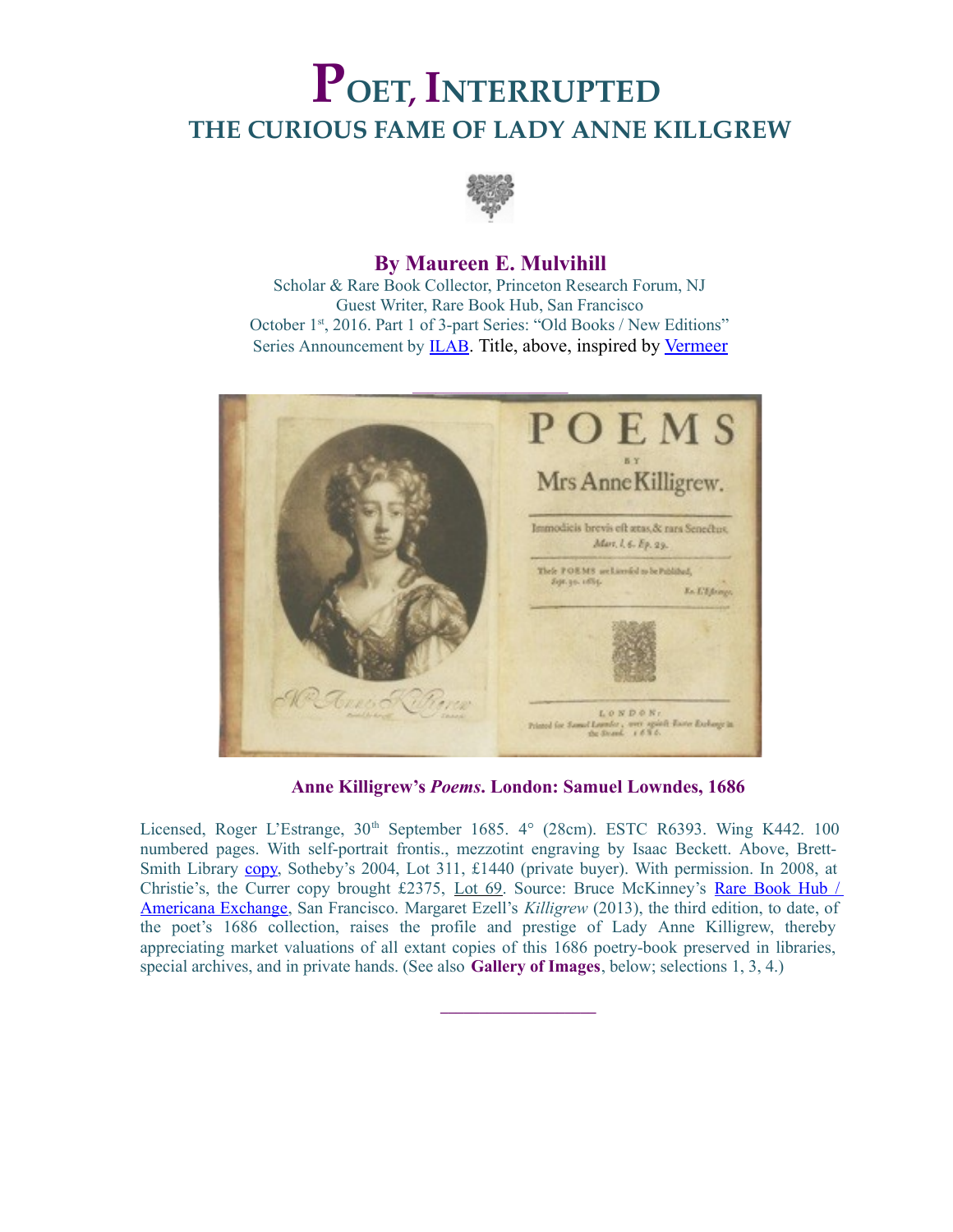## **WHERE** in the grand design of things do we place Anne Killigrew? How best do we know this intriguing poet-painter of the  $17<sup>th</sup>$  century? How do we assess what she left to history?

Lady Anne was not lost in time, but quite nearly. Her poetry, mostly juvenilia of the late 1670s and early 1680s, was collected by Anne's father from her desk-drawer; the loose papers and drafts were hastily assembled, printed and brought to market by the respected London bookseller, Samuel Lowndes, Exeter Exchange, The Strand; all of this, within three months of Anne's lamented death from smallpox on 16 June 1685, age twenty-five. Sadly, the book assembled in Lowndes's busy shop was a book she never saw, though she may have requested it (and the frontispiece selection) when death was imminent. In the allied medium of the visual arts, Lady Anne's paintings (portraiture; generic biblical and allegorical scenes) were politely acknowledged, some highly praised, but regarded today as talented apprenticeship work; fewer than five canvases have survived. Two of these, her *Venus* (Gallery of Images, below, Image 7) and her full-length of James Duke of York, valuably bear her signature and, thus, a small writing sample. In addition to her elegant book of 1686, history's tribute to Anne Killigrew was not John Dryden's effusive, if arguably ironic, Pindaric ode on her death, but rather Sir Peter Lely's lustrous depiction of Killigrew in the act of artistic creation: a sweet harmony of a painter painting a painter (Image 2). And in Lely's portrait, the sitter is boldly asserted: this is a rising star.

Yet for all of her obvious promise with quill and brush, Anne Killigrew remains somewhat unknowable, even as late as 2016, even after three editions of her poetry in 1967, 2003, and 2013. While these editions have been warmly welcomed  $\sim$  and it is encouraging that scholars return to Killigrew  $\sim$  these editions have not expanded or changed the Killigrew canon since its first printed representation in 1686. On the pages of her published book (a clutch of 33 poems), we hear her literary voices, we see her craft and subjects, and we see the names of kin and highly placed coterie; but off the page, *who exactly was she?* Scholars and readers know little more of Anne Killigrew in 2016 than they did in 1686. She was praised by contemporaries and literary chroniclers (Beckett, Wood, Ballard, *et al*.) with broad claims of genius and fame; yet that fame feels inauthentic, as Lady Anne did not earn, or win, fame in the usual way, with an achieved body of public work: fame was rather conferred upon her, posthumously, by family and close associates. It does seem that Anne Killigrew was famous for being famous, and that her 'fame' was entirely premature. It appears that scholars have continued to justify her fame with continuing editions, dating from the 1960s. The Killigrew narrative has come down to us as a case study in the construction of fame by external forces. And since scholars even yet (some 400 years after Killigrew's death in 1685) have failed to locate her letters and personal papers, we know nothing of her own intentions as a serious 'career' writer and painter. This is a riveting, complex subject, and an instance, really, of arrested development, as the life and creative evolution of Anne Killigrew was interrupted – indeed, silenced -- by Destiny. Had she survived the dreaded smallpox and matured as a woman and poet-painter, Lady Anne could have competed favorably, we wager, with the fame of her extraordinary literary 'sisters': Katherine Philips, Aphra Behn, Anne Finch, Margaret Cavendish, 'Ephelia'. Each of these, in their fashion, achieved fame, and fame was the prize they eyed: "I value Fame as much as if I had been born a *Hero*," wrote Aphra Behn in 1687 (Preface, *The Lucky Chance*).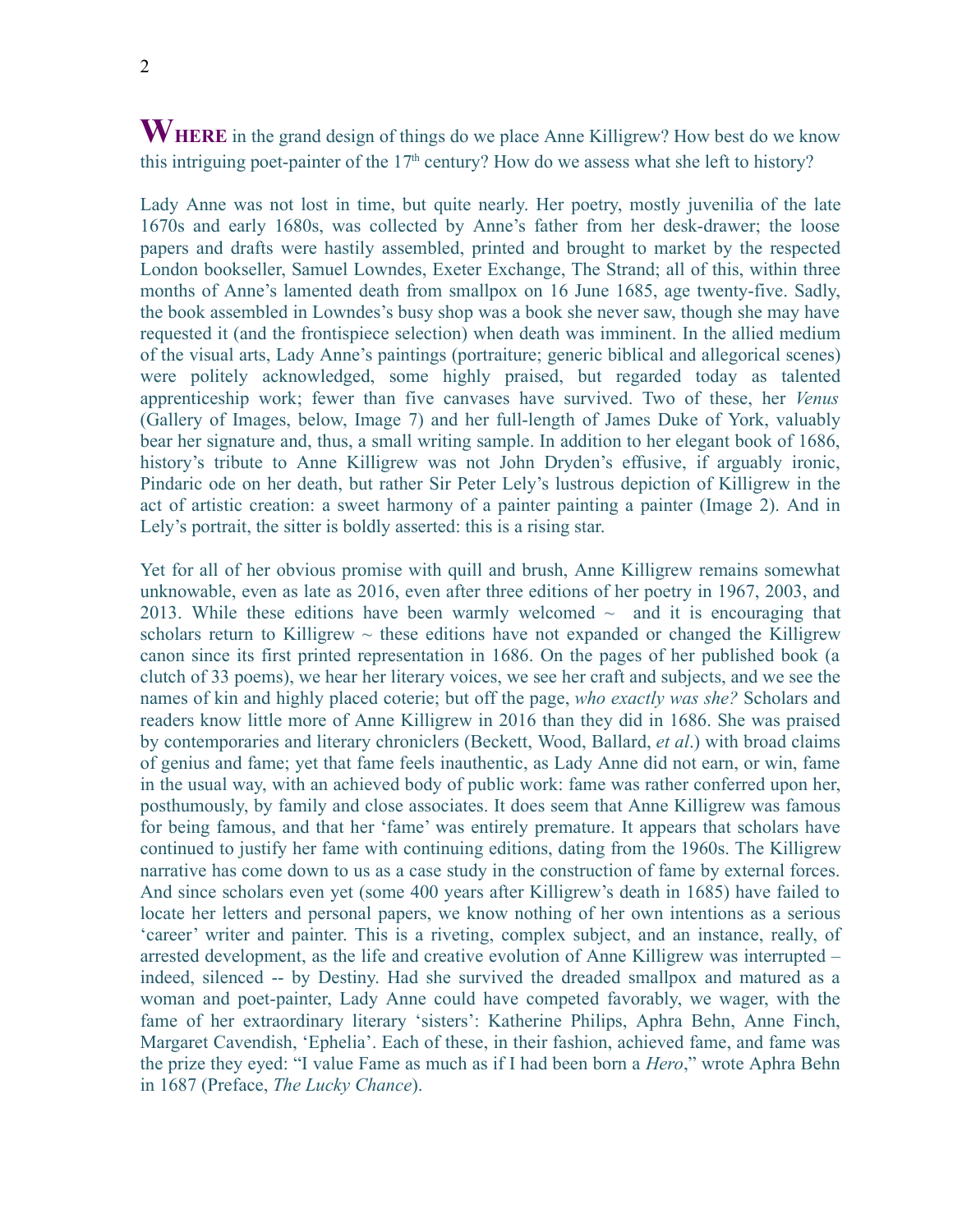

### **Lady Anne Killigrew (London, 1660-London, 1685), a privileged and brief life**

**LADY ANNE** breathed the air of courts from infancy. She was born into an accomplished family, with direct access to the Stuart royals. Her immediate relatives were prominent figures in the Church of England and in the literary culture of the later  $17<sup>th</sup>$  century. Owing to these connections, she was appointed one of six Maids of Honor to Mary of Modena, wife of James, Duke of York, the future James II. Such high status gave her considerable reach, both to the literary culture of the period and to the royal art collection. And such access was critical, as Lady Anne never truly left her father's house; she remained in his domain, never marrying, and dying a virgin, reportedly, at the age of twenty-five (the "Mrs" on the titlepage of her poetry-book was a courteous convention). Broadly praised for virtue and modesty, Lady Anne was often a stern moralist in her writings, and her reputation as the virgin darling of one of the most debauched courts in English history must have chafed. She evidently never left London to enjoy the cultural glories of Italy, France, and Holland; but to her credit, she wisely absorbed the literary and artistic vogues and opportunities of life in her immediate setting. A young lady of her class and connections would have been privately trained in the classics, as well as philosophy, art, music, and languages (Latin and French); and we imagine she was a frequent visitor to the King's art galleries, the studio of Sir Peter Lely, and enjoyed topical chat with London's premier writers and court visitors. But this was a small life, really, compared to the colorful (eventful!) lives of other literary women of her day. Yet Anne Killigrew was well aware of her talent, and quite possibly she had made plans for a public launch, as the preliminaries were already in place before her death in 1685: three likenesses of her were produced (one by Sir Peter Lely; two self-portraits, Berkeley Castle); she also had tested critical reception by circulating her writings among friends and court associates (not always with good results, as she frankly admits in an important poem); she evidently had found a trustworthy mentor and literary adviser in Henry Hare, Lord Coleraine (her "Cleanor", an anagram for "Colrane", Killigrew's phonetic, variant spelling); and she had produced an original body of work, both paintings and poetry. As her father valuably mentions in Killigrew's posthumous poetry-book of 1686, her desk contained many manuscripts  $\sim$  some in her own hand, others unattributed. After her sad and sudden death in 1685 from smallpox, her father collected those writings and left them at the busy bookshop of Samuel Lowndes, in The Strand. With the father's specifications, Lowndes and his trade associates 'manufactured' an elegant memorial for a beloved young poet, fatally interrupted. In due course, that book would take on a life of its own; but for some time, the small quarto was overlooked (a few poems were anthologized, *Poems by Eminent Ladies*, 1755). In 1967, the book was saved from relative obscurity by Richard E. Morton. (A curious afterlife for so 'famous' a poet.)

As late as 2016, we still have much to explore about Lady Anne. Did she not, for example, pen an elegy on the death of her own mother, Lady Judith Killigrew (d. 1683)? And how did she get on with her four siblings (do we perhaps see them in her verse and paintings)? Did she have (documentable) interaction with other women painters of her day, such as Mary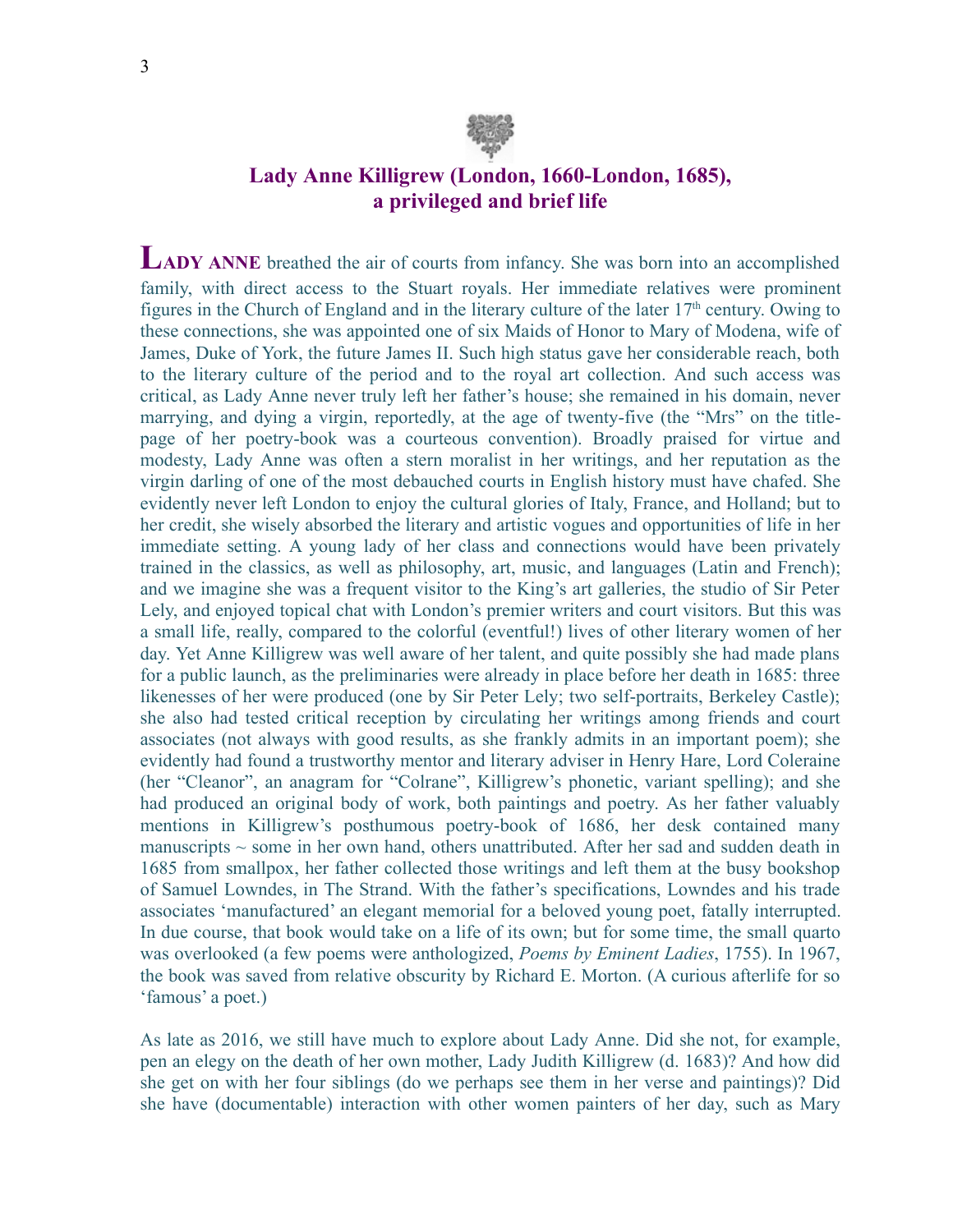Beale and Joan Carlisle, both respected commercial artists? And in view of Killigrew's expressed admiration for poet Katherine Philips, in "Upon the saying that my Verses were made by another", did she not maintain a sorority of special women friends? Incidentally, who was the seductive "Eudora", appearing in two poems, she of the "soft and gentle motions"? Is she associated with Henry Killigrew's *Pallantus and Eudora* (1653)? Did Anne's circle of women friends possibly include actresses and dancers? And to what extent was this strongly woman-identified and twenty-five-year-old virgin active in lesbian circles? And, then, what of the Killigrew-Coleraine connection, its character and origin (Images 4, 5)? Finally, in view of the prominence of Killigrews on the London theatre circuit, might Anne have dabbled in play-writing? Was she often seen at the playhouse? We regret that Killigrew's three recent editors have not wrangled with these matters. It is often said that all one truly needs to know about an author exists in the author's work; but in this case, anyone writing on Lady Anne is not entirely sure-footed: the terrain remains unsteady.



#### **Lady Anne's Poetry-Book of 1686**

**Samuel** Lowndes at the Exeter Exchange produced a lovely memorial poetry-book for the grieving Killigrews. He did this for them, he also did this for history. Lowndes was not only the first publisher of Anne's collected verse, he was also Anne Killigrew's first editor and commercial advocate. A decorative quarto volume, bound in the new Cambridge panel style with gilt spine lettering and handsome page designs and typography, the posthumous *Killigrew* was beautifully designed, though not without a few hasty production errors listed in the book's errata slip included in some copies (see display image, [page 1]; also Image 4). And it was an attractively readable volume, offering London book-buyers of the 1680s a rich variety of verses in multiple genres and subjects, all penned by an interesting young lady of respected pedigree and reputation. Over 100 pages, the *Killigrew* offered odes, pastoral dialogues, elegies, lyrics, philosophical verse-essays, Ovidian imitations, panegyrics, a fragment ("Alexandreis") from an (abandoned) epic poem on the Amazons, and the author's own epitaph. The poems addressed royals, relatives, friends and literary associates, a few special women in Anne's private circle, such as the delicious "Eudora", and even detractors ("Upon the saying that my Verses were Made by Another"), a saucy favorite of modern anthologists and a splendid instance of Killigrew's best poetic voice. The quality of many of the poems is not particularly high, and most of them were drafted when the poet was in her late teens and early twenties; but even if juvenilia, the range is appealing and the sheer display of youthful wit in so many genres is remarkable.

As for its value in the antiquarian book market, the Killigrew quarto of 1686 has been a favorite among collectors these many centuries, owing to its beauty, the high prestige of the Killigrew name, and its early date, especially for a woman author. With accelerated interest in early women writers in the last century, books such as Killigrew's have held keen interest. They have created a new demographic of buyers and collectors; valuations have never higher in such material. Consulting transaction records for the *Killigrew* in Bruce McKinney's database of sales, auctions, and trade articles [\(Rare Book Hub / Americana Exchange\)](http://www.rarebookhub.com/), we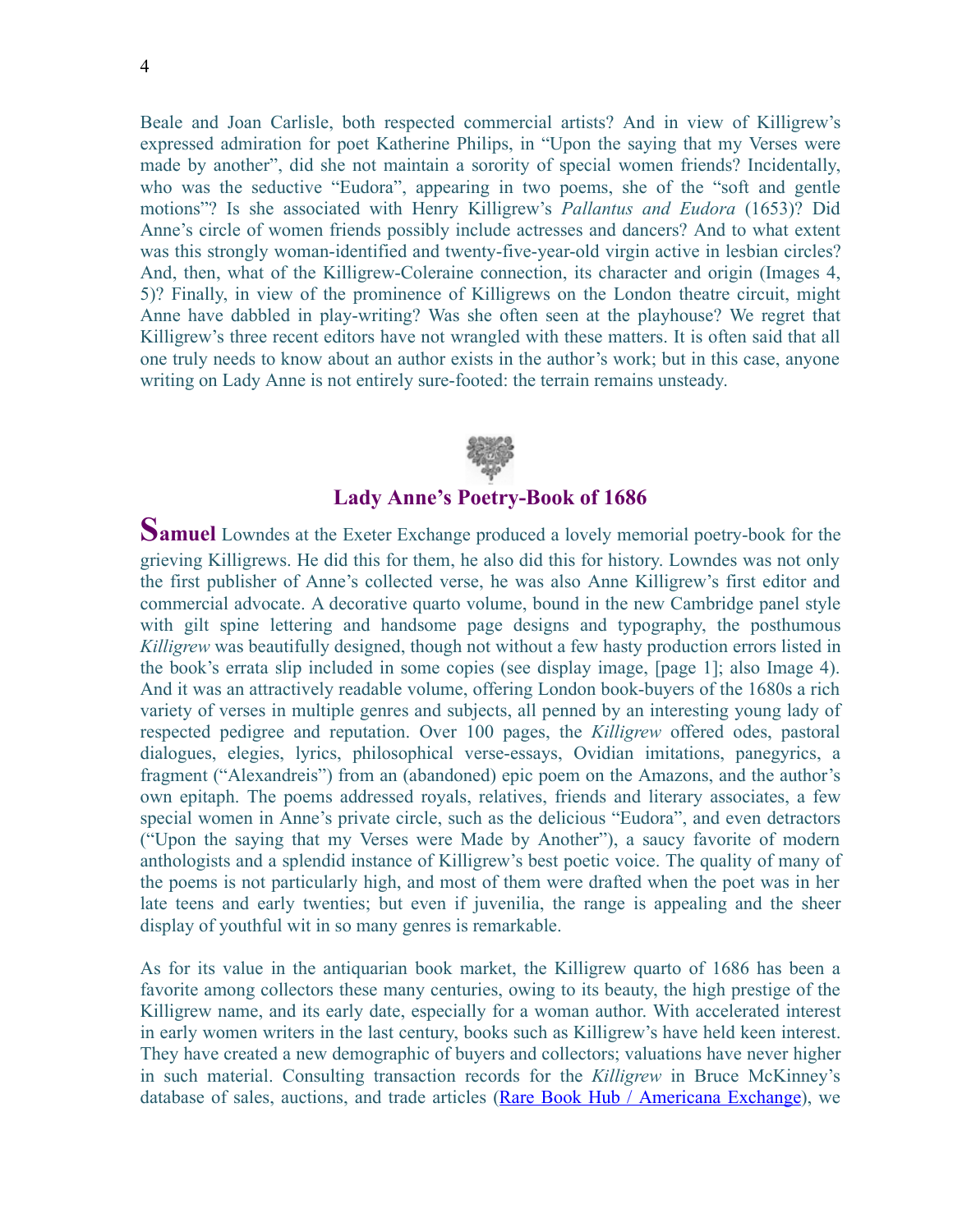see considerable appreciation of the book, coinciding with the rise of interest in early women writers. The book was most recently on the market in 2004 and 2008. At Sotheby's auction of the distinguished Brett-Smith Library (2004), two copies of the *Killigrew* were on offer; the better copy (with author frontis.) brought £1440. A few years later, in 2008, the Frances Mary Richardson Currer copy sold for £2375. (And there are other documentable instances of such appreciation in Killigrew and many other early women writers.) The appeal of Anne's book in the rarified world of antiquarian book-collecting has held steady, and with the publication (2013) of the third and newest edition of her poetry, edited by Margaret Ezell, all copies of the *Killigrew* gain additional historical luster and commercial value.



#### **Editions of Anne Killigrew's Verse (1967, 2003, 2013)**

It was not until 1967 that the "famous" Anne Killigrew received a new, first-ever modern edition of her own 1686 book. And we are indebted to Richard E. Morton and publisher Harry R. Warfel (Scholars Facsimiles & Reprints, Gainesville, FL., Delmar, NY; cloth editions) for bringing Killigrew to the attention of scholars and literary historians. We are especially grateful to Morton for his first important editorial decision: photographic facsimile over modern (modernized) reprint. In choosing to produce a facsimile edition of Killigrew's 1686 book, he wisely retained for a modern audience the book's original 'look' (typography, book arts, page design). Morton selected the Turnbull Library copy, Wellington, NZ. (provenance: "Honor Reade her Book / 1688"; also, Philip Bliss); this was an excellent choice owing to the beauty and condition of the copy and its inclusion, on a front blank, of a manuscript poem (51 lines) on the death of Killigrew by "E.E." (Edmond Elys). In a facsimile edition, the editor's scholarly apparatus is critical, and Morton did not disappoint. In his introductory essay, he supplies reliable, closely sourced information on Killigrew's life and writings, with particular attention to the quality of her verse and its stern "evangelical moral tone". He also includes brief textual notes and his rationale for copy-text selection.

Patricia Hoffmann's *Killigrew* appeared in 2003 as part of the successful Early Modern Englishwoman series from Ashgate Publishing Ltd (Hants UK; Burlington, VT; cloth editions), general editors Betty S. Travitsky and Anne Lake Prescott. (Ashgate is now under the Routledge imprint, as of 2015.) The Hoffmann *Killigrew* is also a facsimile edition, with copy text selection Folger Library (the Percy Dobell-Lord Coleraine copy). This was a smart choice, owing to Anne Killigrew's literary connection to Coleraine. Hoffmann's apparatus includes a responsible introduction, textual notes, and bibliography. While her editorial predecessor, Richard Morton, served as a general guide in a few instances, Hoffmann's observations on Killigrew's writing are original and interesting, particularly her emphasis on the poet's "Englishness", namely Killigrew's expressed loyalty to nation, culture, and English literary traditions. This is a tasteful, responsibly assembled facsimile edition.

Of special interest here is the third and newest *Killigrew* (2013) edited by Margaret J.M. Ezell (165 pp; paperback, \$27.95) for the popular Other Voice in Early Modern Europe series, editors Margaret L. King, Albert Rabil, Jr., and (English Texts) Elizabeth H. Hageman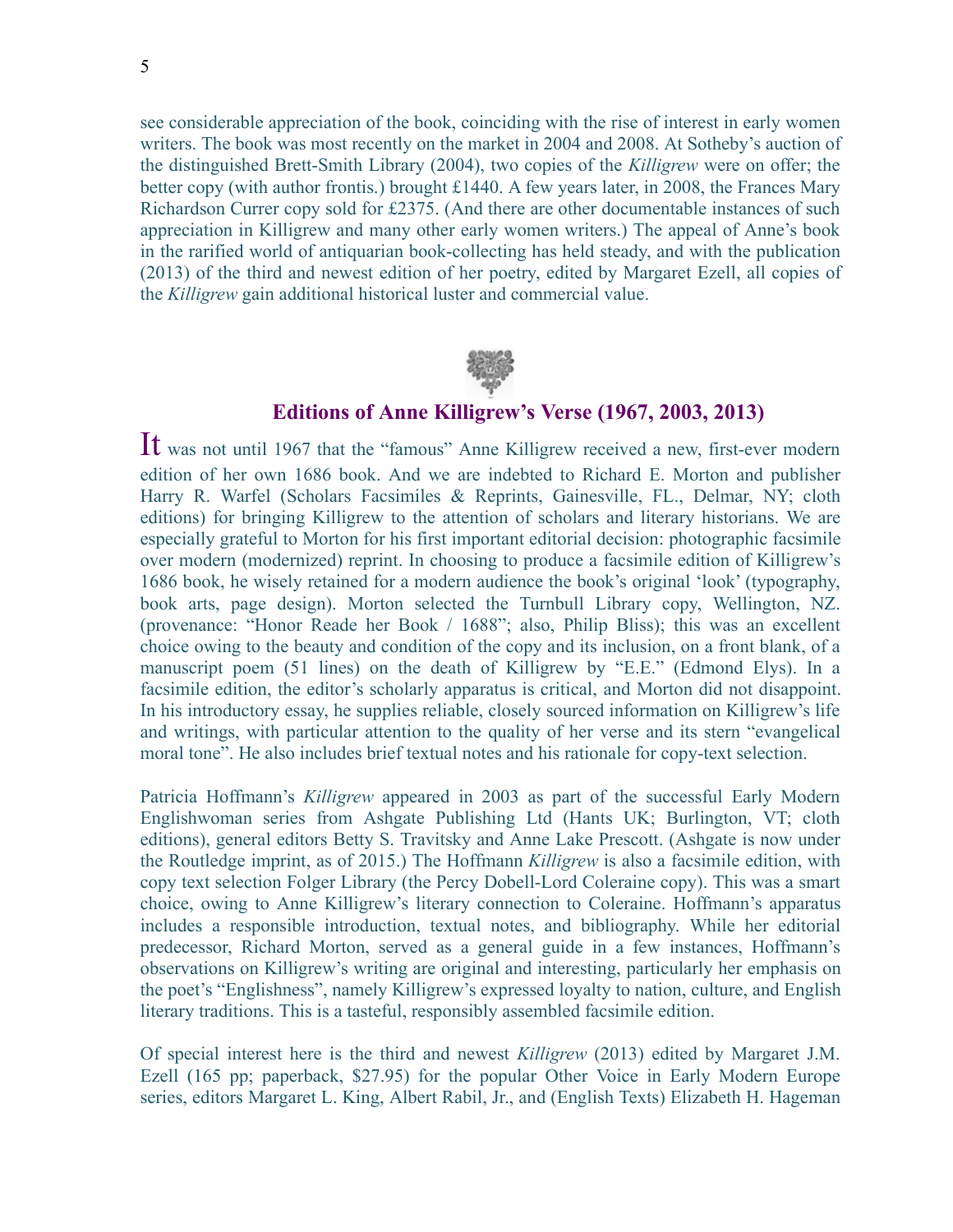(Toronto: Iter Inc. / Centre for Reformation and Renaissance Studies; paperback editions; Image 1, below). The goal of this recent series is the production of reliable, attractively designed "modern scholarly editions", affordably priced and in softcover. Ezell, Distinguished Professor of English & Lindsey Chair of Liberal Arts, Texas A&M University, enjoyed an obvious advantage, as the subject of Anne Killigrew, both her corpus of poetry and her paintings, was (relatively) established in scholarly circles by 2013: the core of Killigrew's work was known and *mostly* stabilized. Ezell also had the editorial example of two earlier scholars on the task: Morton and Hoffmann. But her clear advantage came with a price and posed loud challenges: we see that she rose to those challenges with confidence and intelligence. Her management of the Killigrew texts for a modern scholarly edition would be a first-ever re-representation of Killigrew's verse for 21<sup>st</sup>-century readers, as well as an edition which would 'perform' differently, with (ideally) a far broader context on Killigrew if not an energetic reappraisal. The frame for Killigrew was suitably extended in this edition to include fresh attention on Anne Killigrew as Stuart courtier, Anne Killigrew as gifted crossmedia talent in the sister-arts of poetry and painting, and Anne Killigrew as a subject of some underappreciated encomia by writers of her century. We observe in the Ezell *Killigrew* an alert editor working within a special dimension. Let us see what magic she has wrought:

The edition's Introduction (41pp) is essential reading, especially for students and nonspecialists. It places Killigrew in context, within the social, political, and courtier culture of her day. Readers of this introduction, for example, will never again wonder what a Maid-of-Honor at a 17<sup>th</sup>-century English court actually *did*. And the information on Killigrew's family circle and the poet's 'painterly life' will be appreciated by all readers of the edition. The footnotes are helpful, though not as uniformly contextual and satisfying as they could have been, especially for specialists; e.g., Killigrew's philosophical verse-essay, "An Invective against Gold" (24 lines) bears comparison with other strong poems against greed and materialism by women poets of Killigrew's time, such as "Wealth's Power" in the extraordinary '*Ephelia*' octavo of 1679. Ezell's representation of Killigrew's thirty-three poems is attractively arranged, faithfully following the original ordering of the material in Killigrew's 1686 collection, though for a modern edition we wonder why Ezell did not adopt a more creative and appealing thematic, or generic, organization. Most substantive changes to the original text are justified in the Note on the Text (pp 39-41) and in footnotes; most of these are modernizations of accidentals (brevigraphs, old-style orthography, punctuation). Owing to the edition's editorial care, most readers will have the faith that editorial changes to the original 1686 do not alter meaning.

The best of the edition, especially for specialists, are the editor's four appendices: these editorial adjuncts to the book's body-text are valuable supplements to the edition's achievement, as they supply reliable context on some busy pens around the extended Killigrew family, as well as the critical reception of Lady Anne Killgrew by readers of her day. The appendices also offer, in some instances (Appendix 2), a new window onto Killigrew's reading tastes (perhaps, models):

 **Appendix I** gives readers selected encomia by a range of writers of varying prestige: John Dryden (his extravagant posthumous tribute, a familiar literary classic), as well as John Chatwin, Edmond Elys, and Edmund Wodehouse.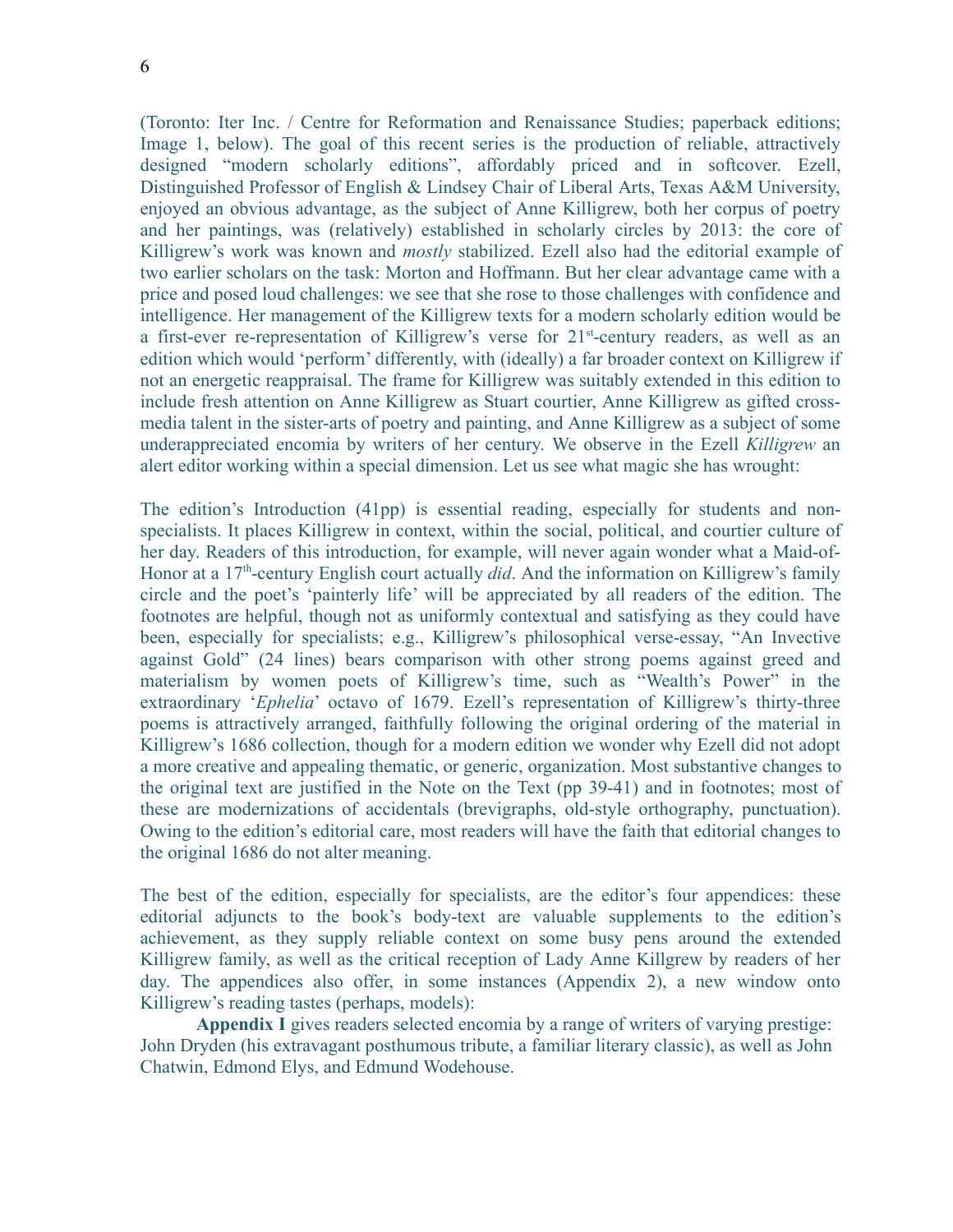**Appendix 2** serves up "poems by others, printed at the end of Killigrew's *Poems*, but not by her … found among her papers"; these three odes, interesting and nicely crafted, merit attention from specialists in attribution studies, the most challenging field of literary research. For what purpose, we wonder, were these poems retained by Killigrew?

**Appendix 3** gathers selected poems on the death of Anne Killgrew's famous aunt, the courtier Anne Killigrew Kirke, who married into the colorful Kirke set, such as Mary 'Moll' Kirke, Lady Diana Kirke, and Cpt Percy Kirke who cut a formidable figure in Tangier (and had hoped to do a bit of personal cutting on Lord Mulgrave, but that sex-scandal duel was pre-empted by Charles II).

**Appendix 4** is an amusing sampling of bawdy verse (unfit for modest ears!) by Restoration male courtiers, principally the period's most colorful literary celebrity and libertine: John (Wilmot), Lord Rochester. This offering by the editor is a masterstroke, as the vulgarity of some court verse (see, e.g., Wilson's classic, *Court Satires of the Restoration* [Ohio, 1976]) dramatically contrasts with the decorum and moral strain of Killigrew's literary and personal aesthetic. The rough, misogynistic, even pornographic literary culture within which the white-gloved Lady Anne Killigrew was writing certainly affronted her sensibilities; and (yea!) she could rise up boldly, if needed, as in her response to accusations of plagiarism. But why is Rochester singled out? He surely had skilled compatriots in this sort of poetry (all good writers), notably his boon-companion George (Villiers), Duke of Buckingham.

Finally, readers are offered an anonymous poem (pp. 135-142), in the style of the 'Julian' session poems, possibly penned by Buckingham.

The publisher's Other Voice series is identified in various advertisements and webpages as a collection of responsible "modern scholarly" editions; but some of these editions would benefit from more scholarly rigor and closer textual work (and the publisher should consider engaging consulting textual scholars and book historians on the more challenging projects). For example, in this case, the 2013 *Killigrew* would have been an even stronger, authoritative product had its editorial methodologies and infrastructure included closer textual work and more engagement with book history. What specialists will find missing in this edition are the following components and considerations (tendered here in a constructive spirit):

(1) A collation formula identifying the interior physical arrangement of the 1686 book (gatherings, leaves, signatures, production errors, etc.); may we suggest: < 4°: π1 **[**a**]**–  $[b]^4$  [c] 1 B–N<sup>4</sup> O<sup>2</sup>; pp. [20] 1–100 [=98] [2]; one leaf of plates (frontispiece author portrait, lettered). Pages 68-69 misnumbered 60 and 61; pages 72–98 misnumbered 74–100. With final contents leaf and tipped-in errata slip. 28 cm > . (Our appreciation to Erin Blake, Folger Library, for her contribution to this collation.) As noted earlier, the 2013 *Killigrew* quarto was printed and collated in haste at Lowndes's popular bookshop. This was a time-sensitive production: the grieving Killigrews felt some urgency, understandably, to get the book on the commercial market as a memorial tribute.

(2) A census of all extant copies of the 1686 *Killigrew,* institutional locations and, if possible, in private hands, with identification of provenance, as well as important physical marks (inscriptions) in all extant copies; this is foundational work in the assemblage of all responsible scholarly editions; and a survey of this nature supplies critical information to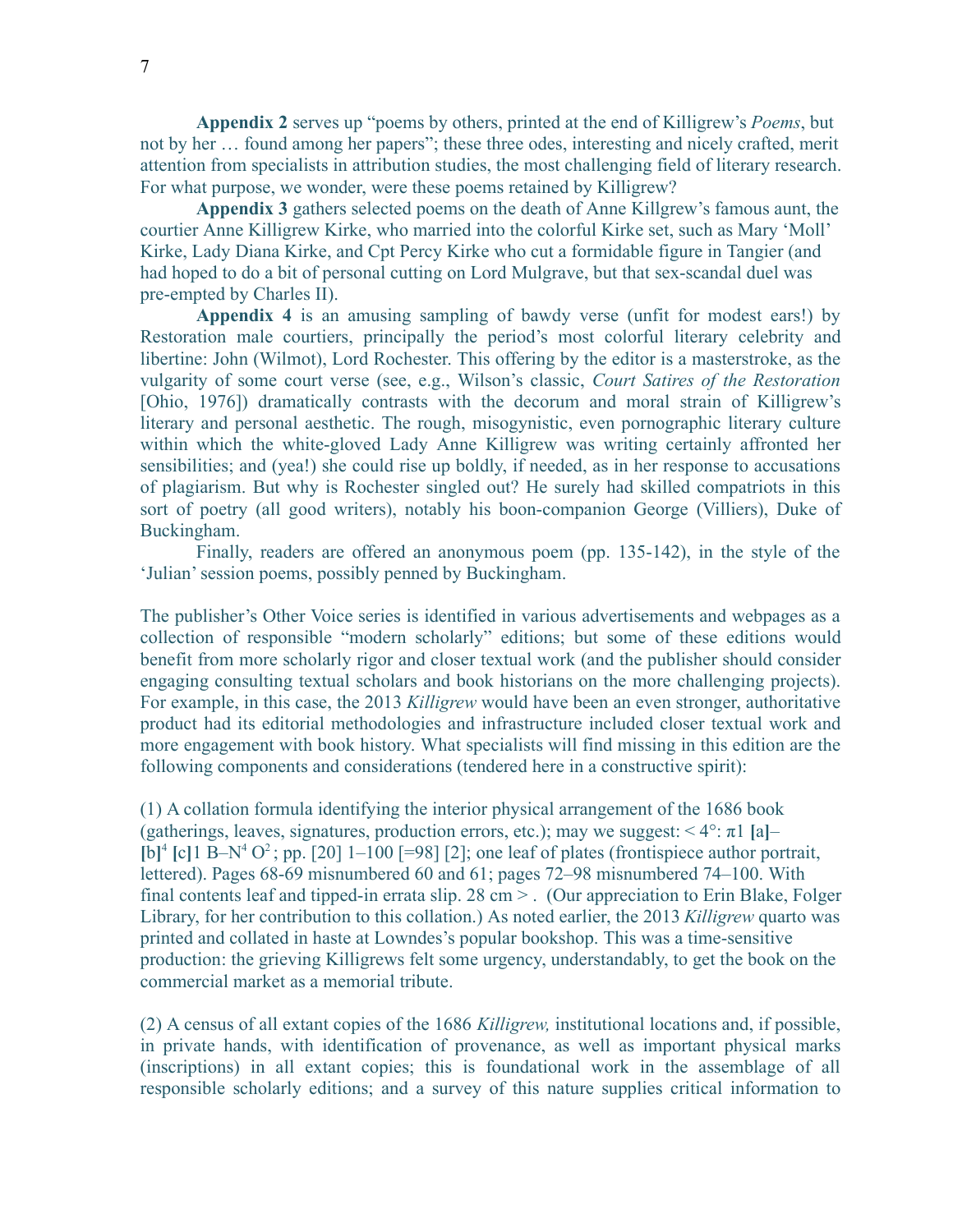informed readers, book historians, and textual specialists (see, e.g., the new [Archaeology of](http://www.archaeologyofreading.org/) [Reading](http://www.archaeologyofreading.org/) project; see also, as an early model of such a census, Appendix E, *Poems by 'Ephelia'*, ed. Maureen E. Mulvihill [NY, 1992, 1993], pp 243-249, with image of Huth Library bookplate).

(3) Images of the original book. Although this is a modern representation of Killigrew's 1686 poetry-book, most readers, let us hope, would like to 'see' what the book looked like in its original state. With the exception of its cover art, this edition fails to show readers representative pages from the 1686 Killigrew book. Surely, the editor could have included a few images from her edition's copy-text at the Folger Library, certainly a full view of the book's handsome title-page and facing frontispiece (see display page, above, [page 1]). Likewise, an image or two of selected (interior) pages, showing modern readers something of  $17<sup>th</sup>$ -century book design and typography (see Images 5, 6, below). (In a "scholarly" edition, an omission of this magnitude will appear editorially irresponsible to most specialists.)

(4) A more complete Note on the Text (pp 39-41). A serious editorial decision was made in the 2013 *Killigrew,* but oddly not acknowledged nor discussed in the edition's critical Note on the Text; namely, the first 18 pages in the 1686 Killigrew, being the book's front matter, or preliminaries (The Publisher to the Reader, Dryden's elegiac ode, and Killigrew's epitaph), are summarily moved to the back of the edition and 'repurposed' as Appendix I. We understand, perhaps, why this was done (the new edition opens with explicit focus on the poems), but this alteration to the original structure of the book needed to be mentioned and explained. (Why wasn't it?)

(5) The canon of Killigrew's verse merited closer attention in the new edition, with commentary on possible new attributions and deattributions; e.g., the last three poems in the 1686 book raise serious authorship issues. As the publisher Samuel Lowndes tells us, in a note printed on page 84: "These Three following ODES being found among Mrs Killigrew's Papers, I was willing to Print though none of hers." This textual and canonical 'situation' required dedicated attention from the editor, not merely a brief footnote (p.113, note 179).

(6) Sometimes an editor must think and work creatively. The order of the poems in the 2013 *Killigrew* is much too conservative for a modern edition (it follows the original sequence in the 1686 edition). A more interesting grouping of the thirty-three verses, by theme or genre, would have been more appealing, especially for students and non-specialists. And had Ezell been reading creatively, the "Cleanor" gaffe (footnote 91, p.73) would not have occurred. (As mentioned, this pastoral pen-name is an anagram for "Colrane", Killigrew's literary associate Henry Hare, Baron Coleraine, or "Colrane", Killigrew's spelling; see Image 5.)

**T**he book's backmatter includes a pro forma bibliography, a first-line index of the verse, and a general index. Some readers will notice a few omissions in the bibliography, such as Jean Hagstrum's classic on literary pictorialism, *The Sister Arts* (Chicago, 1958); also essential (recent) work by Sir Oliver Millar on London's master-painters during the Stuart period, especially Van Dyck and Lely. (Sir Peter Lely, as Ezell mentions, was interested in the paintings of both Anne Killigrew and Mary Beale; he evidently permitted them visitor access to his studio, quite a special favor.) Also unlisted in the bibliography is important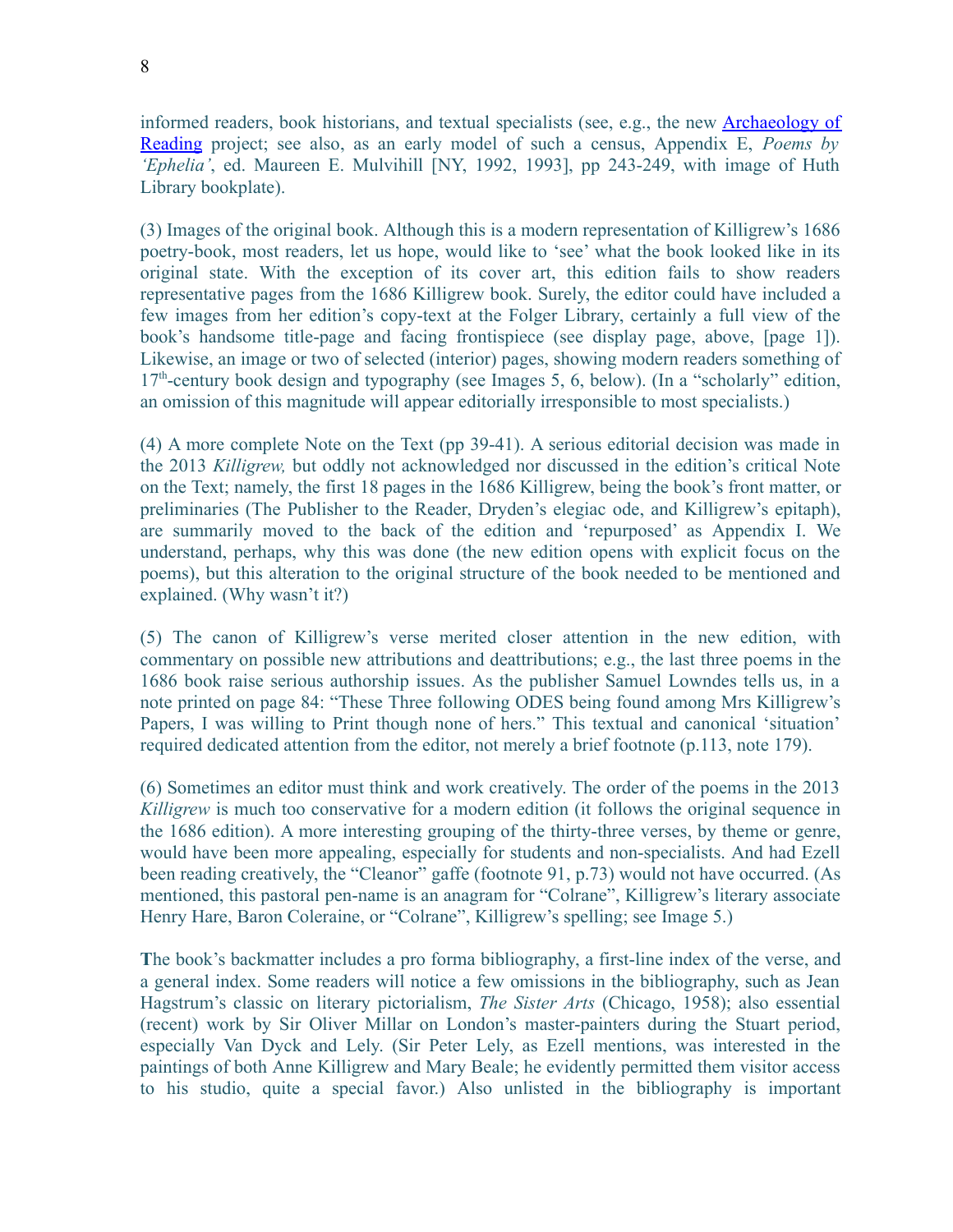commentary on Van Dyck's intersection with the Killgrews; this subject received dedicated attention in Millar's glorious catalogue of Van Dyck's paintings (Yale, 2004; 692 pp; see Killigrew, pp 540-545). Finally, feminist scholars may notice the omission of the most extensive online source for women writers: *[The Orlando Project,](http://www.artsrn.ualberta.ca/orlando/)* compiled by Isobel Grundy and associates. Perhaps Ezell, as Killigrew's most recent editor, will valuably update the Killigrew entry in *Orlando*. Finally, several important publications on textual editing might have been included, by [G. Thomas Tanselle,](http://www.bookartspress.net/tanselle/) David C. Greetham, W. Speed Hill, Michael Hunter, David L. Vander Meulen, *et al*. (see Image 8, below).

The delight of the new *Killigrew*, for some readers, is its inclusion of Killigrew's ambitious painting, now at the Falmouth Art Gallery, Cornwall, *Venus attired by the Graces* (see Image 7, below); this is the only image in the entire edition, oddly. The Killigrew *Venus* is a generic mythological painting, in the style of (mostly) Poussin, with some bold mannerist touches (the elongated body of Venus). What might have been emphasized by Ezell is her poet's versatility in the *Venus*, especially at a time when 'face-painting' (portraiture) was the dominant genre. Lady Anne stepped outside of that frame to engage with other subjects and non-English styles and techniques. We again see Anne Killigrew's character and individuality when she displays herself, in her self-portrait (see Image 3, below), wisely selected as cover art for this new edition. We regret that Ezell did not explain the relative uniqueness of the Killigrew frontispiece, compared against other frontispieces in books by  $17<sup>th</sup>$ -century English women writers, especially the extraordinary frontises of Margaret Cavendish, Katherine Philips, and 'Ephelia.' (How differently they work from the Killigrew.)

 $\mathcal{L}_\text{max}$  , where  $\mathcal{L}_\text{max}$ 

**We** are indebted to Margaret Ezell and the Other Voice series editors for the 2013 *Killigrew.* This new edition will be a welcome addition to all serious readers of  $17<sup>th</sup>$ -century English poetry; and it is likely to be an affordable favorite in literary survey courses and perhaps some graduate seminars. But its primary audience will be students and nonspecialists; scholars, especially book historians and textual specialists, will be surprised by the omissions mentioned above. Yet the edition's principal strength is the fresh attention it brings to Anne Killigrew and now the implication that an authoritative *Killigrew* should be forthcoming from the scholarly community. After three editions, this seems perfectly in order and the logical next step in work on this poet. An authoritative edition, managed by a dedicated team of specialists (textual studies, book history, visual arts) would affirm and validate the poet's 'curious' fame; and, perhaps, with continuing research on her family and circle, such an edition could respond to the many questions raised in this essay. With three editions now behind her, Lady Anne Killigrew has a promising future in the current century: an authoritative *Killigrew* edition, in due course, is what she finally deserves. (Now to find that team!)

**A Gallery of Images** follows.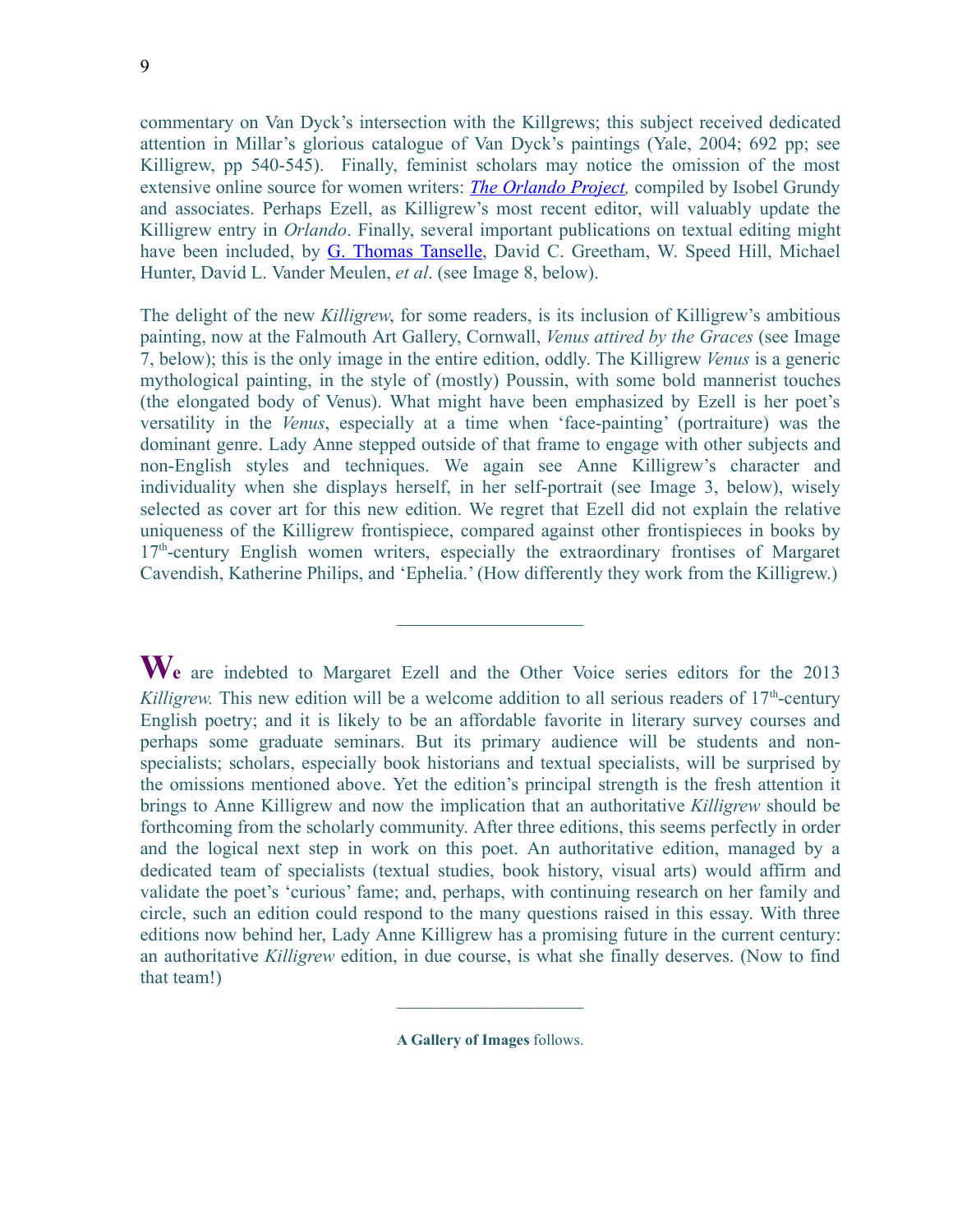# **A GALLERY OF IMAGES**

*captions & notes by Maureen E. Mulvihill*





#### **(1) Margaret Ezell's edition (2013) of Anne Killigrew's** *Poems* **(1686)**

Cover design, Maureen Morin, University of Toronto Libraries. Ezell's is the third edition of Killigrew in recent years, following Richard E. Morton's *Killigrew* (Scholars' Facsimiles & Reprints, 1967) and Patricia Hoffmann's *Killigrew* (Ashgate, 2003). The Morton and the Hoffmann *Killigrew* are facsimile editions, retaining the book's original 'look' and design.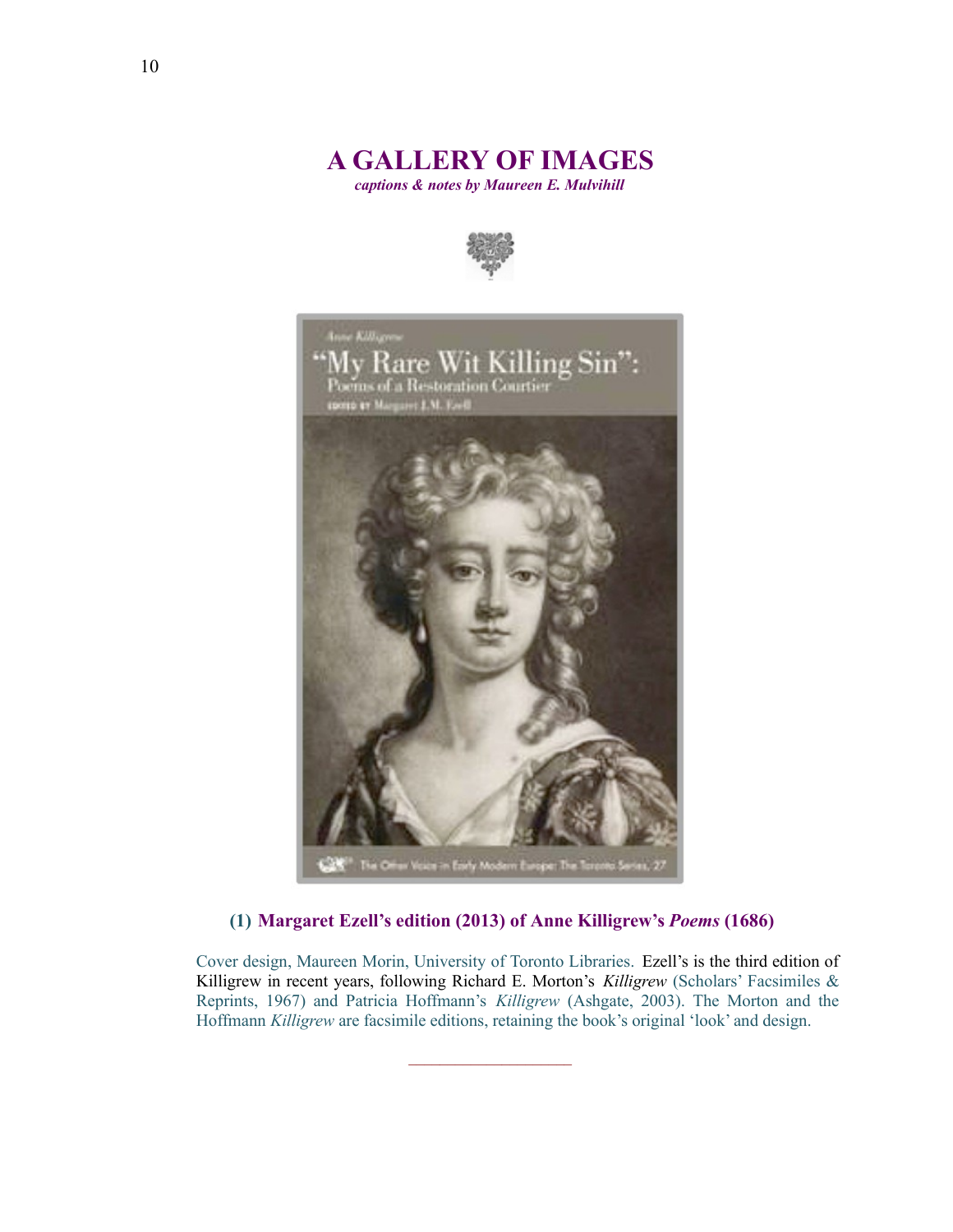

#### **(2)** *Portrait of a Lady* **by Sir Peter Lely, sitter traditionally thought to be Lady Anne Killigrew**

Presently held by Philip Mould & Co., London. Asking price, £95,000. Oil on canvas, carved wood frame. 48 1/8" x 38 5/8" (122.3 cm x 98 cm). To be included in the forthcoming *catalogue raisonné* of Lely's work, compiled by Catharine MacLeod and Diana Dethloff. The sitter, a gifted poet and painter, is depicted in the act of painting, holding a porte-crayon and small portrait, possibly based on the drawing on the nearby table. For provenance and particulars, see Mould's sale ad < [here](http://philipmould.com/browse-art/old-masters/16th-17th-century/anne-killigrew-lely) > . Photo © Philip Mould Ltd., London / Permission, Bridgeman Images, London. Of related interest, see Helen Draper on Mary Beale's 'paynting room', Courtauld Institute of  $Art < here >$ . This recent information post-dates Margaret Ezell's 2013 edition of Killigrew's verse.

 $\overline{\phantom{a}}$  , where  $\overline{\phantom{a}}$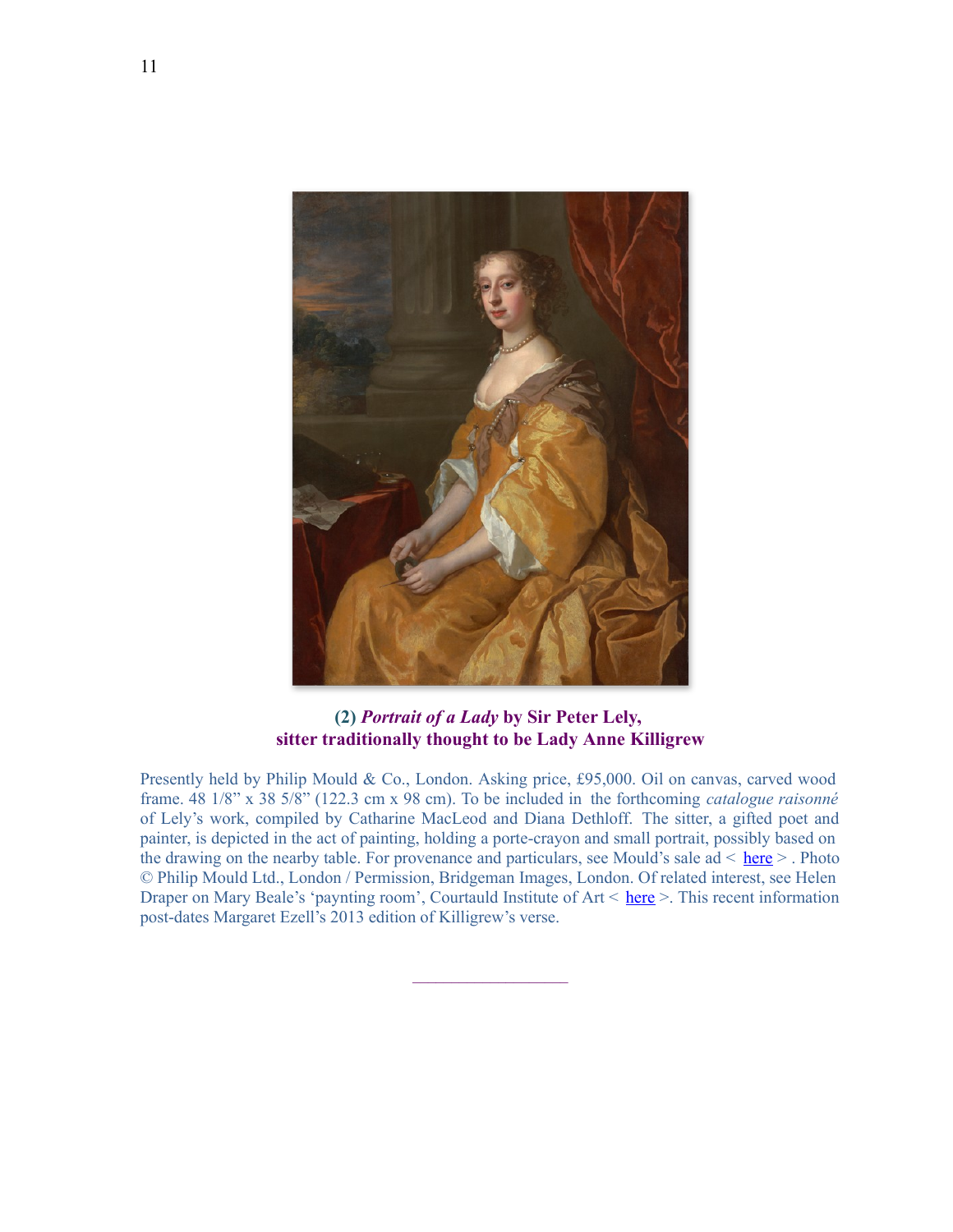

#### **(3) Lady Anne Killigrew, "Painted by herself" Mezzotint engraving, Isaac Beckett**

Gifted in the 'sister-arts of poësie and painting,' Lady Anne Killigrew (1660-1685) left to history this engaging image of herself, selected (evidently) by family as frontispiece to her posthumous poetrybook of 1686 (or did the poet herself suggest it?). Compared to Sir Peter's Lely's glamorous *Killigrew* (Image 2, above) and Lely's portrait series of court ladies, his Windsor Beauties (1660s), Lady Anne's self-representation (above) is decidedly unglamorous and naturalistic. Her direct gaze captures the viewer: it is nearly a challenge. According to [Sotheby's](http://www.sothebys.com/en/auctions/ecatalogue/lot.22.html/2004/early-british-pictures-l04125) (scroll down to Catalogue Note), the original painting is in the possession of the Trustees of the will of the Eighth Earl of Berkeley.

 $\mathcal{L}_\text{max}$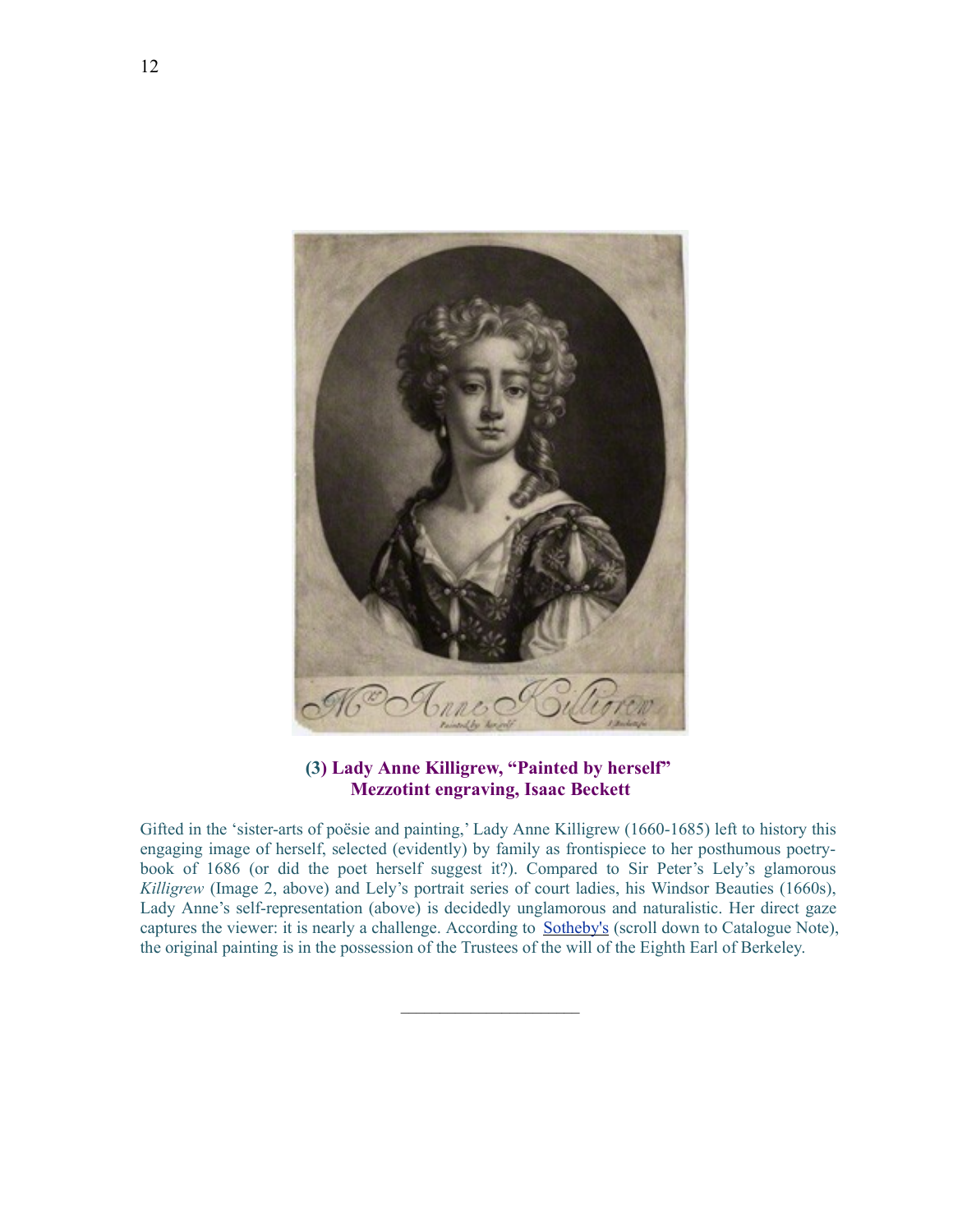

**(4)** *Poems* **by Anne Killigrew (1686), Coleraine-Dobell copy, Folger Library** 

**Image above**: View of spine and boards. Handsome Cambridge Panel binding, 5 raised bands, full calfskin binding with sprinkled (or mottled) decorative panels, decorative motif (gilt) on spine, dark red label with gold lettering: "M<sup>rs</sup> KILLIGREW. POEMS". This style of binding began to emerge around 1690, making the *Killigrew* an early such instance. Description, courtesy David H. Barry, [Griffin Bookbinding,](http://griffinbookbinding.com/) LLC, St Petersburg, FL, and Conservator, Mulvihill Collection; and for spine lettering and spine decoration, we thank Elizabeth DeBold, Folger Library. **Detailed collation**, courtesy Erin Blake, Folger Library: < 4°: π1 **[**a**]**–**[**b**]** 4 **[**c**]**1 B–N<sup>4</sup> O 2 ; pp. [20] 1–100 [=98] [2]; one leaf of plates (frontispiece author portrait, lettered). Pages 68-69 misnumbered 60 and 61; pages 72– 98 misnumbered 74–100. With final contents leaf and tipped-in errata slip. 28 cm >. With permission, Folger Shakespeare Library, Shelfmark K422 Cage. **Image below**: Bookplate ("1702"), Henry (Hare), Baron Coleraine (Folger, *Killigrew*); image from EEBO.



 $\mathcal{L}_\text{max}$  and  $\mathcal{L}_\text{max}$  and  $\mathcal{L}_\text{max}$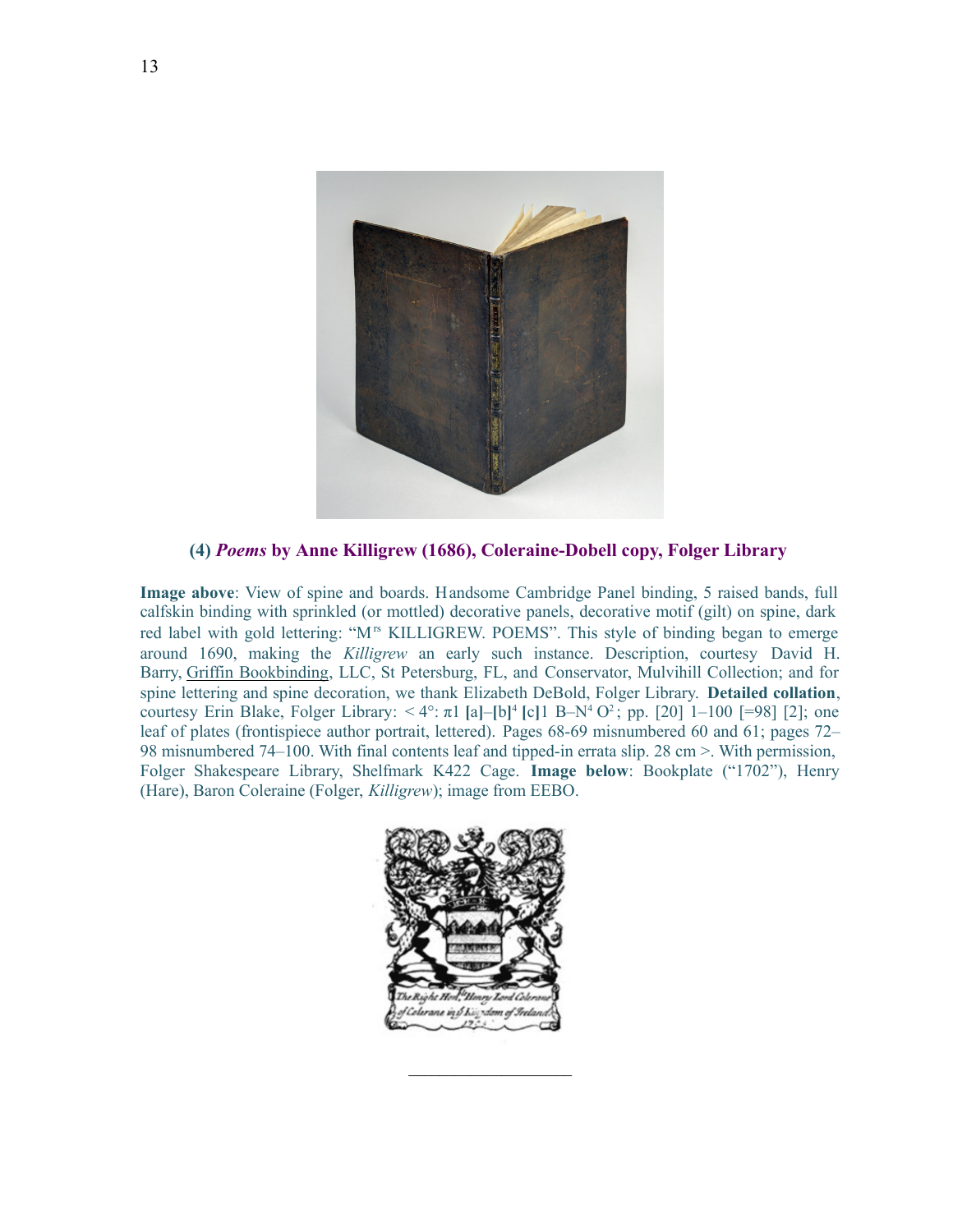

#### **(5) The Killigrew – Coleraine Connection**

As we know from Killigrew's poetry-book of 1686, she and Lord Coleraine (1636-1708) exchanged verses. **Image left:** Addressing him as "Cleanor" (the poet's, or possibly the addressee's, anagram for "Colrane", a variant, phonetic spelling), Lady Anne records their affectionate literary association in "To My Lord Colrane, In Answer to his Complemental Verses sent me under the Name of CLEANOR" (Killigrew, *Poems*, 1686, 49-50, 34 lines). If he is "Cleanor" in their relationship, what was Anne Killigrew's pen-name? From Richard E. Morton, *Killigrew* (facsimile edition, 1967; Turnbull Library copy, NZ). **Image right**: Stipple engraving of Coleraine portrait, artist unlocated, early 19thC, 141 mm x 99 mm. National Portrait Gallery, London. NPG D29456. With permission,  $27<sup>th</sup>$  September 2016 (academic license, Rights and Images, NPG).

 $\mathcal{L}=\mathcal{L}^{\mathcal{L}}$  , where  $\mathcal{L}^{\mathcal{L}}$  , we have the set of the set of the set of the set of the set of the set of the set of the set of the set of the set of the set of the set of the set of the set of the set of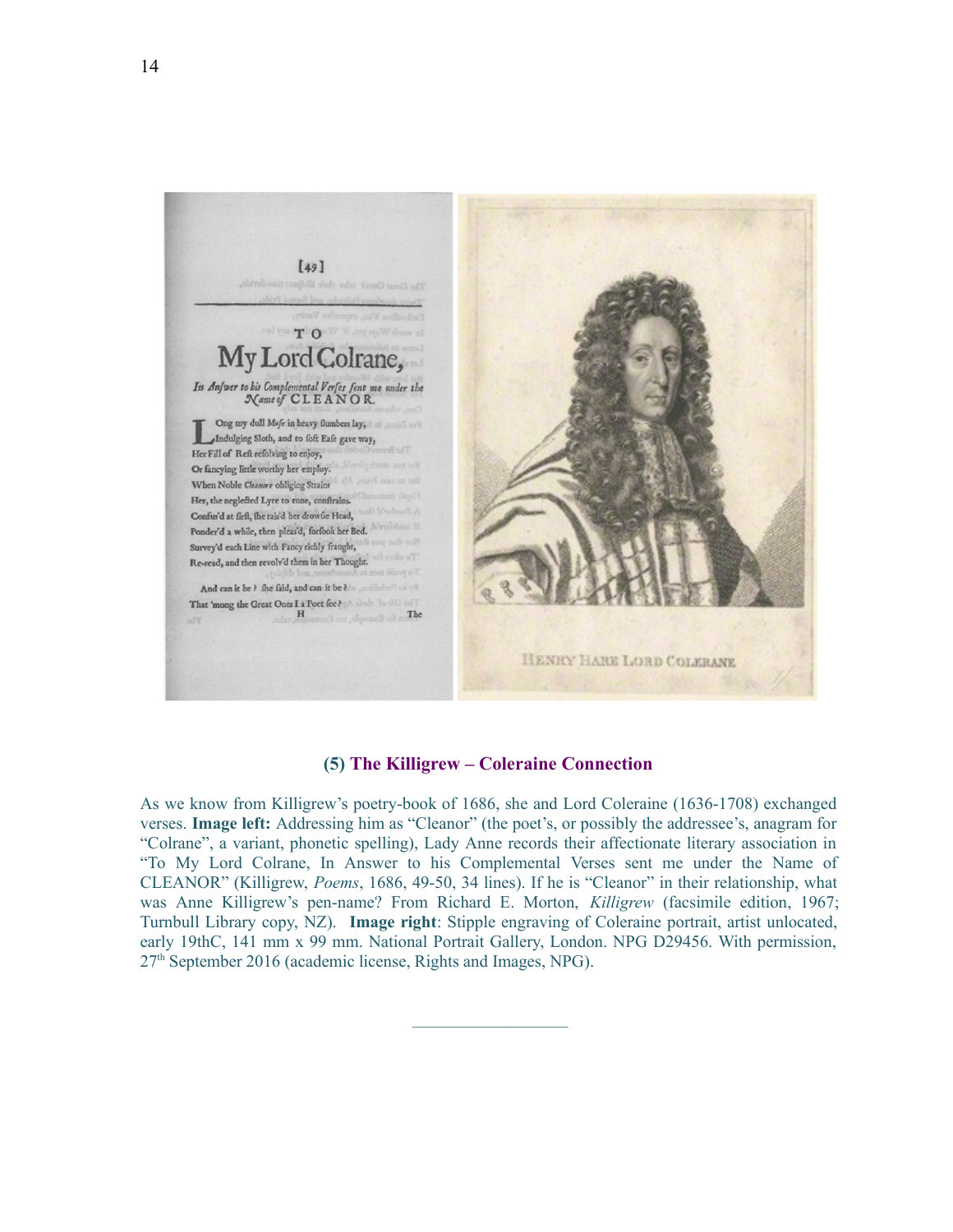

#### **(6) The Loss of Original Book Arts in Modern Editions**

Comparing printed presentations of Killigrew's "Epitaph" (opening section). **Image left:** As printed in Killigrew's 1686 *Poems*, with distinctive typographical effects, text formatting, and page design. **Image right**: As printed in Ezell's 2013 *Killigrew*, page 104. While today's students and nonspecialists may find modern editions more readable, modernized treatments of older books do not retain the surface texture and beauty of the original text; typographical power and typeface selection, as well as page design, are utterly lost. Facsimile editions of early books, valued by Book Historians, retain these critical features. English poets and printers of the second half of the  $17<sup>th</sup>$  century, wrote scholar Margaret Doody, "marked their stresses emphatically, drawing upon all of the resources of typography to make their stress clear on the [printed] page …. We are taught how to read every word, by its appearance on the page, and [we] are educated into looking for its stress and counterpart" (Doody, *The Daring Muse* [Cambridge UP, 1985], 223). See also James Thorpe, "The Aesthetics of Textual Criticism," *Principles of Textual Criticism* (Huntington Library, 1972).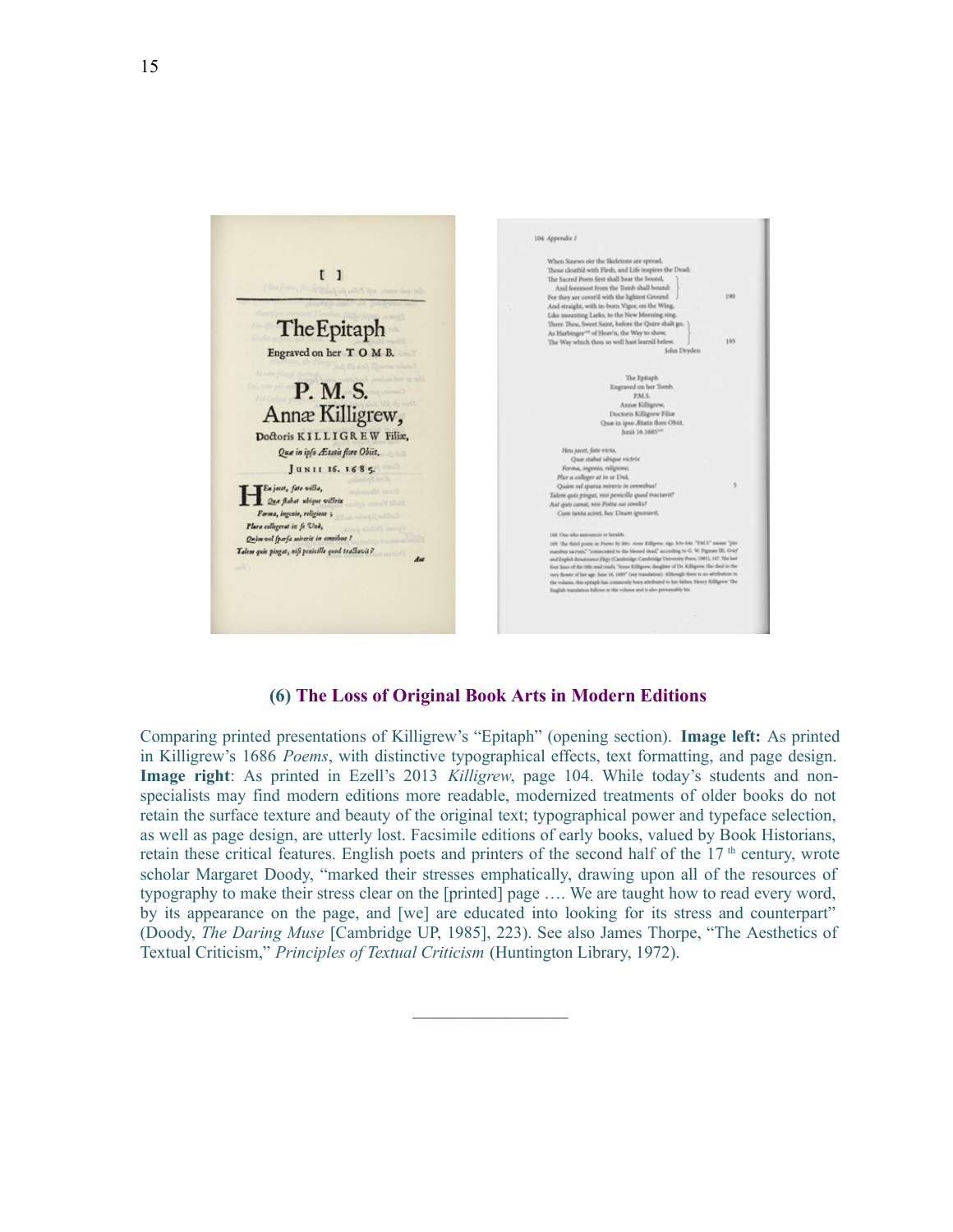

#### **(7)** *Venus Attired by the Graces***, by Anne Killigrew (late 1670s-early 1680s), valuably bearing the signature of Anne Killigrew**

Oil on canvas, 44" x 37 1/3" (112 cm x 95 cm). Killigrew signature (discernible with magnification), lower right, foreground, on the rock. A youthful Poussin derivative, yet the most achieved of Killigrew's few surviving paintings. The depiction of Venus is an Italian, mannerist production. [Falmouth Art Gallery,](http://www.falmouthartgallery.com/Collection/2012.22) Cornwall UK. Formerly held by Philip Mould & Co., London; sold, 2012, £75,000. Photo © Philip Mould Ltd., London. Permission (2016), Bridgeman Images, NY. Provenance and particulars, Mould's webpage < [here](http://www.historicalportraits.com/Gallery.asp?Page=Item&ItemID=1491&Desc=Venus-Attired-by-the-Graces-%7C-Anne-Killigrew) >. Presented (unframed) in Ezell's *Killigrew*, plate 1. Other paintings by Anne Killigrew, valuably mentioned in her verse, include two depictions of John the Baptist; another, of the goddess Diana's nymphs. All three, to date, are lost to history, misattributed, or miscatalogued. Killigrew's interest in the Baptist as a pictorial subject may have been inspired by contemporary depictions of other beheaded Biblical figures, such as Holofernes (Book of Judith), whose violent, gory death was painted by Caravaggio (d. 1610) and Artemisia Gentileschi (d. 1656). Artemisia, with her father, painter Orazio Gentileschi, was resident at the Stuart court *c*1638-1642. We imagine Lady Anne's two (unlocated) depictions of the Baptist were less grisly and spectacular. Lady Anne had a personal connection to John the Baptist, as her mother was buried (1683) in the Baptist's chapel, the Royal Savoy. Lady Anne would also rest there, 1685.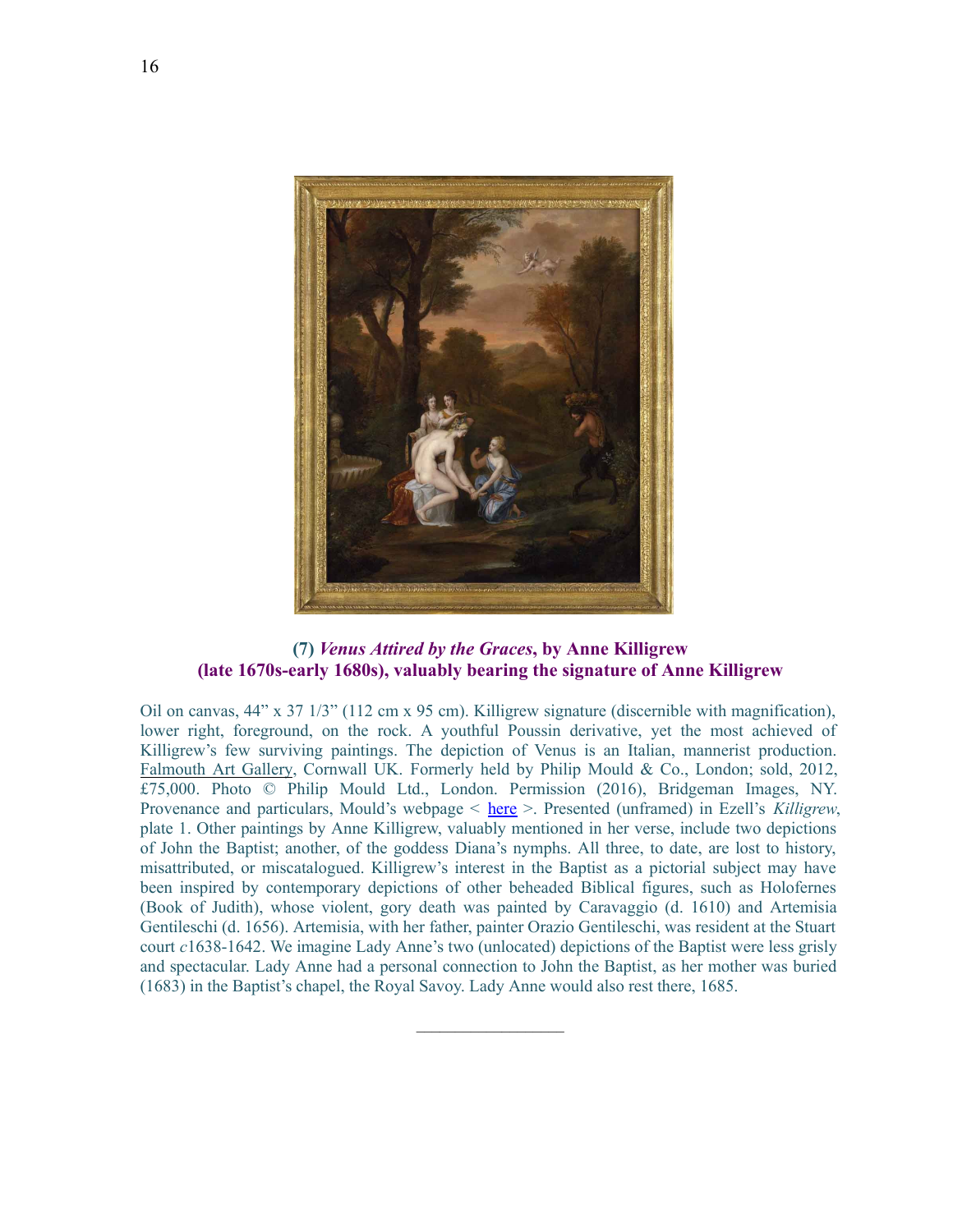

**(8) Original Logo (1980s), Rare Book School, Columbia University** 

One of the earliest institutional venues for training in Scholarly Editing, with G. Thomas Tanselle. Image, variant of the Arms of Amsterdam watermark, 1691 (McBey 32, 1981; Green's Hayle Mill, Kent UK, 1823). From the author's printer's apron, Columbia University Rare Book Schoo, 1986. Oval design, with dark red border, courtesy Joshua Steward, Tampa Book Arts Studio.

 $\mathcal{L}_\text{max}$ 

**Acknowledgments** For kind contribution to this essay, the writer thanks the following: Bruce McKinney, Tom McKinney, Mike Stillman, Rare Book Hub / Americana Exchange, San Francisco; Elizabeth H. Hageman, Series Editor (English Texts), and Margaret L. King, Series Editor, The Other Voice series, ITER / Centre for Reformation & Renaissance Studies, University of Toronto; Maureen (Máirín) Cech, Misericordia University Library, Dallas, Pa., formerly with University of Delaware Library, Newark, Delaware; Erika Gaffney, Medieval Institute/Arc Medieval Press/Amsterdam University Press, Burlington, VT, formerly with Ashgate Ltd, VT; Rebecca Ingram, Philip Mould & Co., London; David H. Barry, [Griffin Bookbinding,](http://griffinbookbinding.com/) LLC, St Petersburg, FL; Melissa Goldstein, art specialist, Restoration Hardware, NYC, formerly with Bridgeman Images, NY; James Hawkes, Antiquarian Bookseller, London; Philip W. Errington, Jennifer Dell, Sotheby's, London; Anthony Tedeschi, Turnbull Library, NZ ; Erin Blake, Elizabeth DeBold, Melanie Leung, Georgianna Ziegler, Folger Shakespeare Library, Washington, DC.

> *This essay is dedicated to* **Richard E. Morton***, one of Anne Killigrew's earliest advocates and my generous host, McMaster University, 1988*

 $\mathcal{L}_\text{max}$